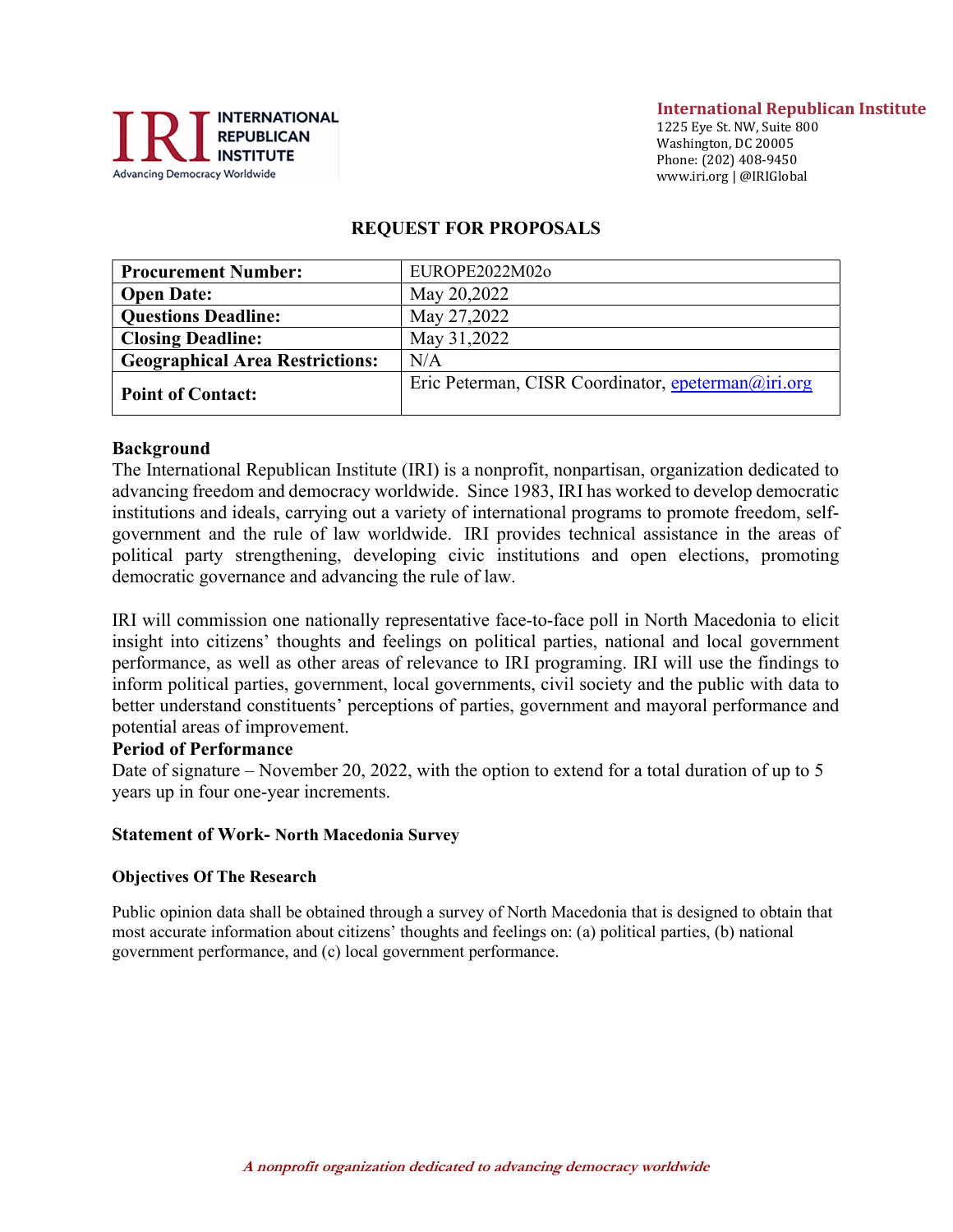### Research Tasks

 (1) General Responsibilities of Bidder. The bidder shall be responsible for the project design and execution, including the following specific tasks:

- a) translation, formatting, pretesting, adaptation of questionnaires
- b) development of a Sampling Plan, to be based a multistage stratified plan; list and explain any geographic or other exclusions; the proposed Sampling Plan will be reviewed by IRI Office of Research and any further changes agreed upon by IRI and Bidder will be incorporated;
- c) training supervisors and interviewers;
- d) arranging and supervising all aspects of fieldwork, including back-checks;
- e) entering and processing the survey data, including data cleaning and encoding survey responses;
- f) ascertaining the representativeness of the sample and weighting the data, if necessary;
- g) Statistical analysis of findings

(2) Questionnaire. IRI will provide a draft questionnaire in English language and the bidder will provide input, such as a need for rephrasing certain terms for local context.

IRI requests translation into Macedonian and Albanian languages. Translations will be reviewed and approved by IRI.

The main interview languages must be programmed into CAPI. The questionnaire may call for showcards, which need to be printed or shown on a tablet in all translated languages. The estimated average interview duration is 25 minutes.

3) Sample Design. IRI requires a national sample of 1,200 adults, age 18 or older, that is representative of the population of the survey universe. Planned exclusions of the population of the survey universe (e.g. geographic etc.) must be discussed during quotation stage.

The sample shall be drawn using recognized probability methods, all the way down to the selection of the individual respondent at the household level. In the event that any departure from probability sampling methods is recommended by the bidder for all or any part of the survey, the sampling methodologies to be employed shall be described in detail and a rationale for their use shall be provided. IRI's general preferred sampling approach is:

- 1. Stage 1: PPS Stratification by administrative units as per census (e.g. province, district etc.)
- 2. Stage 2: PPS Stratification by urban/rural
- 3. Stage 3: Random selection of Sampling Point (no more than 10 interviews per Sampling Point) within each Stage 2 stratum
- 4. Stage 4: Random route household selection within each Sampling Point. Starting point within Sampling Point ideally randomly determined by satellite map or GPS coordinates.
- 5. Stage 5: Random selection of respondent within each selected household by next birthday method.

| PPS for Stages STAGE 1 |                           |    | STAGE <sub>2</sub>                  |                      |              |                     |
|------------------------|---------------------------|----|-------------------------------------|----------------------|--------------|---------------------|
| 1 and 2                | $%$ of                    |    | # of SPs in $\%$ of population % of |                      | $#$ of urban | $#$ of rural SPs in |
|                        | country's $18 +$ district |    | of district                         | population of SPs in |              | district            |
|                        | population                |    | lurban                              | district rural       | district     |                     |
| District A             | 24%                       | 24 | 100%                                | $0\%$                | 24           |                     |
| District B             | 18%                       | 18 | 35%                                 | 65%                  |              |                     |
|                        |                           |    |                                     |                      |              |                     |
| District C             | 7%                        |    | 15%                                 | 85%                  |              |                     |
|                        |                           |    |                                     |                      |              |                     |
| District D             | 20%                       | 20 | 25%                                 | 75%                  |              |                     |

Sample Sampling Plan for n=1000 with 10 interviews per Sampling Point (SP)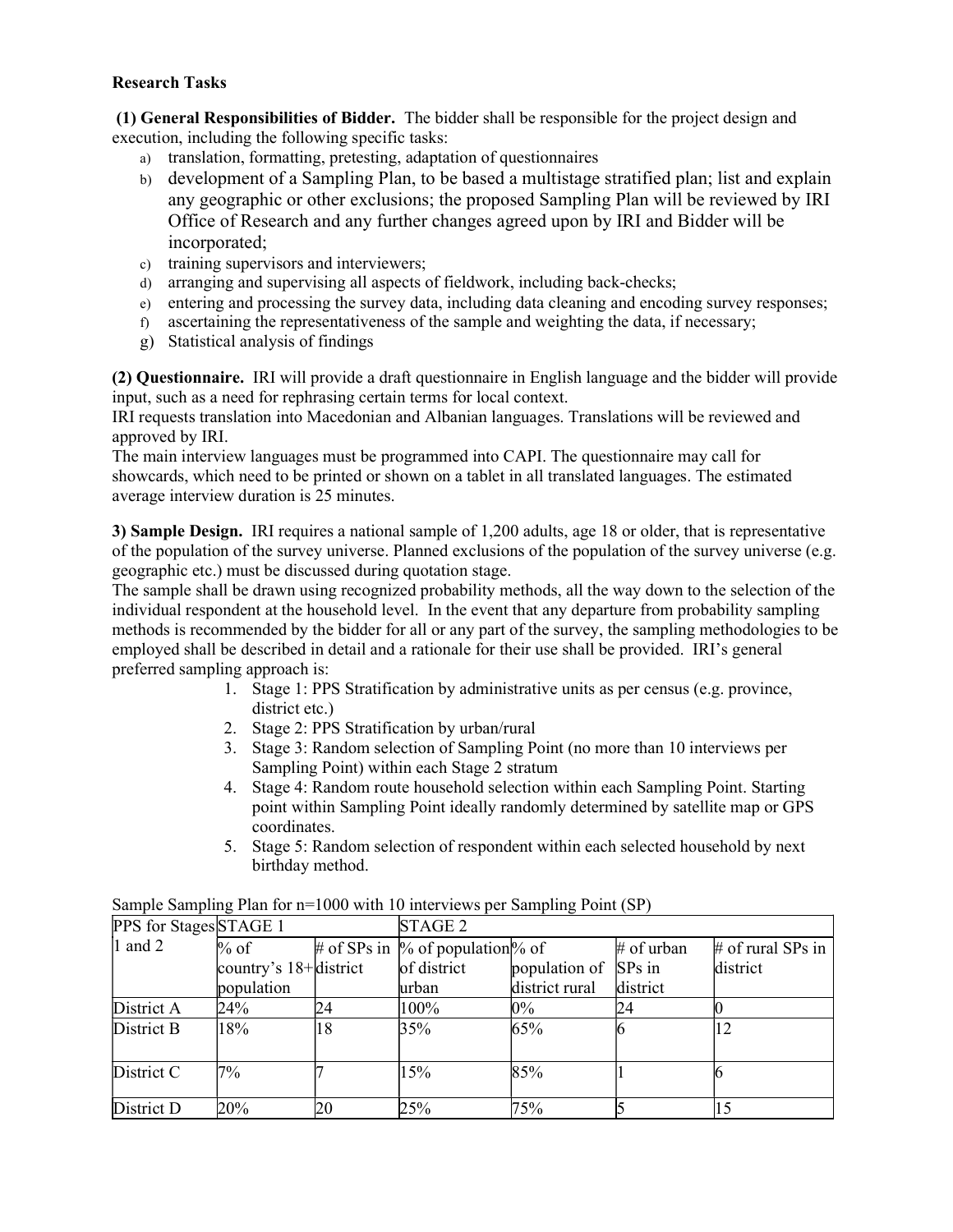| District E | $14\%$<br>$\mathbf{L}$ | . .<br>∽ | 500<br>$\%$ | 50/<br>′0<br>. ب |  |
|------------|------------------------|----------|-------------|------------------|--|
| District I | $7\%$                  |          | 40%         | 60%              |  |

A detailed sampling plan shall be submitted to the IRI prior to fieldwork, including a description of the survey coverage, allocation of the sample, description of the sampling frame, description of any stratification criteria to be used, description of the stages of selection and the selections methods to be used at each stage, a definition of the Sampling Points and approximate number of interviews to be conducted within each Sampling Point, the method to be used for selection of the respondent at the household level, an explanation for any divergence from use of the KISH grid for respondent selection, and call-back rules to be employed. It is assumed that the sample will be distributed in proportion to the population of each region or other geographic unit to be surveyed; in the event that the bidder wishes to propose a sample design departing from this principle the proposal should describe the allocation to be used and the reasons for doing so.

(4) Pre-test. The questionnaire shall be pre-tested by the bidder prior to the commencement of any fieldwork. No less than 20 pre-test interviews shall be conducted and in surveys with translations into multiple language, no less than 10 interviews per language. The bidder shall provide IRI with a written report of the results of the pre-test, along with details of any problems encountered and suggested remedies, prior to the commencement of any fieldwork.

(5) Fieldwork. Interviews shall be conducted by experienced field workers who shall be thoroughly briefed by bidder prior to commencement of any fieldwork. IRI may send a representative to observe training and/or some interviews. The bidder shall ensure that interviewers are thoroughly familiar with household and respondent selection procedures, call back procedures (at least 3 attempts before substituting a selected respondent), and the structure of the questionnaire, including routing and filtering. Interviewer training shall include practice sessions in administering the questionnaire. All interviewers must have at least completed secondary education and must be fully fluent (reading and speaking) in the language $(s)$  in which they are to administer the interviews. No interviewer shall conduct more than 10% of the total interviews, but a 5% upper limit would be preferable. A minimum of 25% of interviews shall be back checked or accompanied by a team supervisor.

The interviews shall be face-to-face and they shall be conducted in the home of the respondent. Household and respondent selection must be tracked on a contact tracking sheet or similar—this will be needed to calculate the response rate. Informed consent (oral is acceptable unless country laws require written) must be sought prior to commencing the interview. IRI will provide draft informed consent language to the bidder and this template may be updated by the bidder to conform with the country's legal requirements.

(6) Data Processing. The bidder shall be responsible for data entry with a 10% double-punch standard (if using paper and pencil questionnaires), cleaning, and processing, including development and implementation of a coding scheme for all open-ended questions. The bidder shall supply data to IRI as a clean, fully labeled in English SPSS "\*.sav" file with a complete data dictionary of variable names and value labels. There shall be one data record for each respondent and records shall be of fixed length. The bidder shall be responsible for deriving and applying any post-stratification weights required to bring the sample into conformity with the demographic profile of the population at the very least for gender and age groups, as well as any additional weighting factors required to correct for disproportionate allocation, if use. Ideally, IRI would want education groups included in weights, and if available demographic data allows it, those without formal education will be assigned a separately code from those with a least some primary education. If demographic weights were to exceed a factor 1:8, this must be discussed in writing with IRI before the weight is applied. IRI has strict upper limits on post-weighting and requires unweighted samples already generally matching the population's rough gender and age distribution. For example, an unweighted sample of 65% male and 35% female would not be accepted, even if corrected with post-weights.

Each record shall include a unique respondent ID number, interviewer ID number, interview duration, Sampling Point ID number, interview start and end times, date of interview, GPS coordinates if using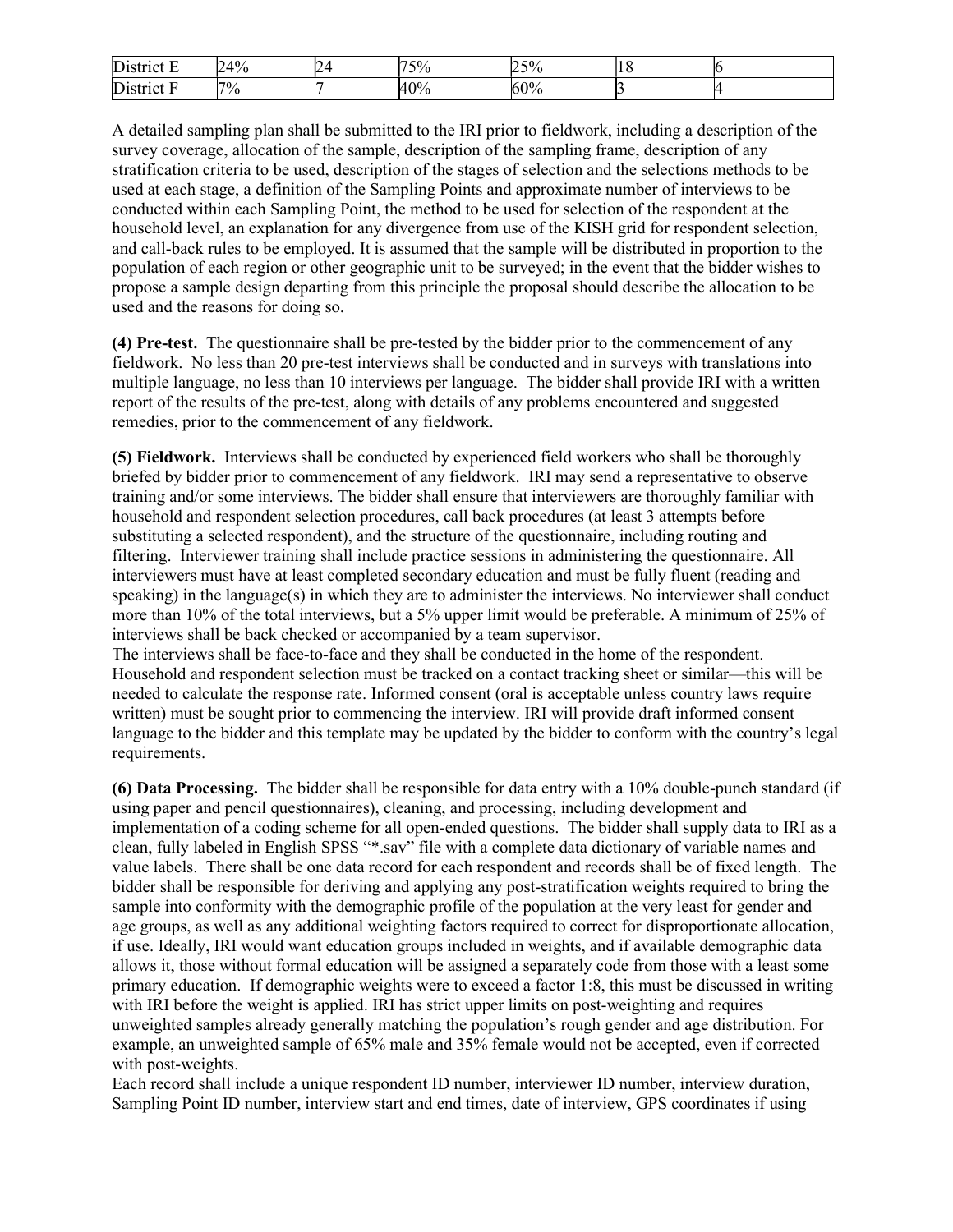CAPI devices capable of capturing this data, and interview language if there is more than one. Each record shall include demographic information about the respondent, including: gender, exact age, and education level.

(7) Technical Report. When delivering data, the bidder shall provide a Technical Report (template provided by IRI) which shall include the following:

(a) A complete Sampling Plan, including list of PSUs and individual sampling points and number of interviews conducted at each sampling point.

(b) Details of response rates, including tabulation of unsuccessful interview attempts by sampling point, with reasons for non-response (i.e. respondent refusal, proxy refusal, inability to locate selected respondent, refusal for political reasons, etc.).

(c) A brief report on survey operations including any practical difficulties encountered in carrying out the survey and any characteristic comments made by respondents. Fieldwork photos (not showing any respondent faces) would be highly appreciated as well;

(d) Estimated sampling error;

(e) A complete explanation of the weighting scheme including details of how weighting factors were developed and applied, as well as the demographic data on which weights were based (i.e., age, gender, and education distributions in the population);

(f) any abnormalities encountered during data QC, including but not limited to: suspicious patterns by interviewer ID (e.g. usually fast completion rates), GPS coordinates not matching the selected sampling point, potential contradictions (e.g. respondents who rate a certain politician as highly untrustworthy yet definitely plan on voting for this person), significant data changes of indicators since the previous poll etc.

(8) PowerPoint Presentation. The bidder will provide a presentation with a chart for every survey question. A template (already completed with historic data for trend charts if applicable) will be provided by IRI.

(9) Summary of deliverables. The Deliverables to be provided to IRI by the bidder are as follows:

- a. Sampling Plan
- a. Pretest report

a. Copies of the final questionnaire, as fielded, in English, Macedonian and Albanian languages

- a. A complete data set formatted as SPSS file
- a. A technical report
- a. PowerPoint Presentation

(10) Delivery Schedule. Bidder will advise IRI on a feasible timeline for completing work on this project as soon as possible, with the deliverables d and e listed in Section 9 above to be submitted no later than 10 working days after the conclusion of fieldwork, and deliverable f delivered no later than 5 working days after IRI's acceptance of the data.

#### Attachment requirements:

- CVs/resumes of the lead researcher and proposed research team. Each CV/resume should provide a concise overview of credentials, their ability of Macedonian and Albanian languages skills and be no longer than two pages.
- Brief organizational description, budget for services and any descriptions of specialized products or services relevant to the bid
- Previous example of quantitative survey research in Macedonia.
- Bider shouldn't have any political affiliation or connection to a political party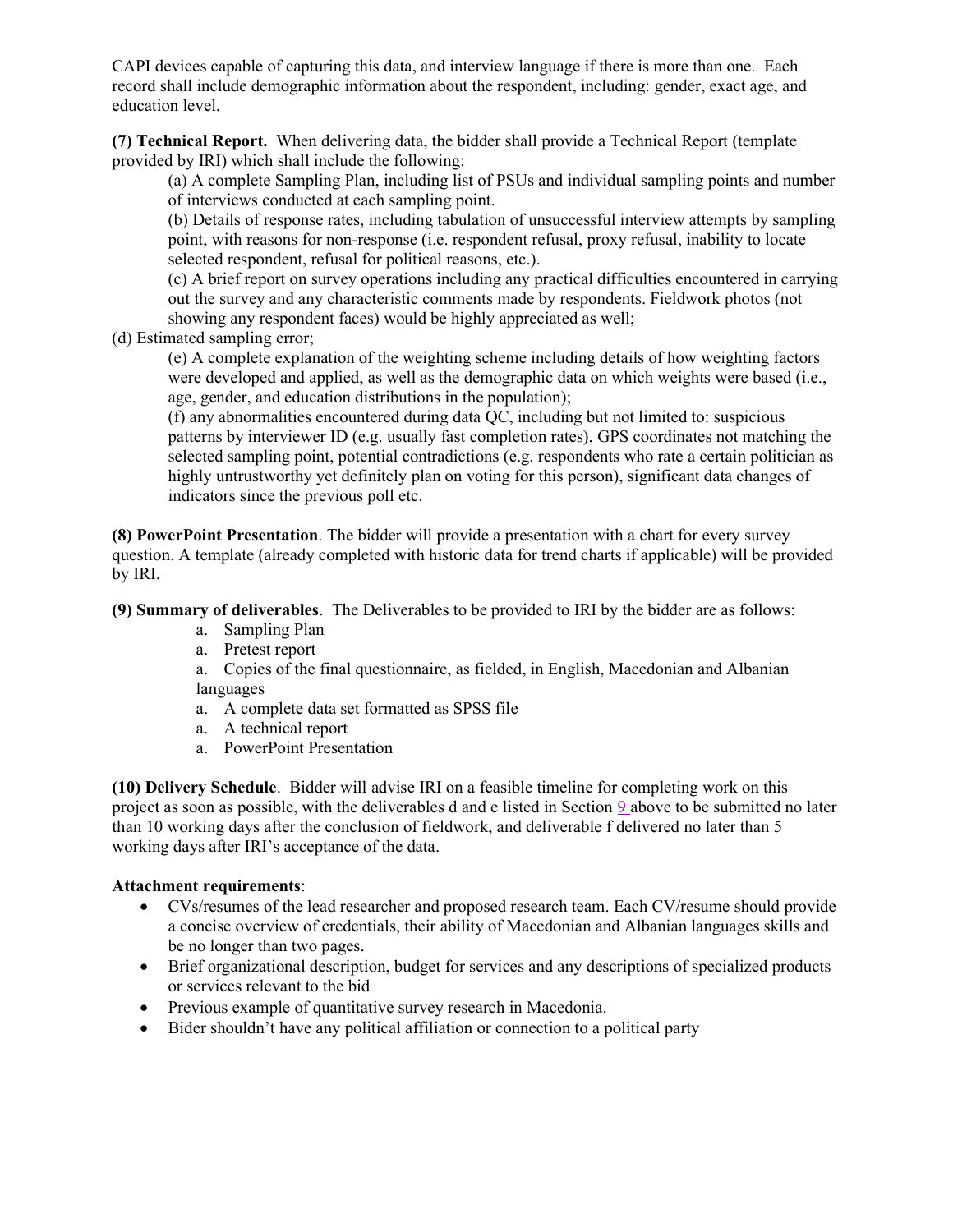## Proposals should address:

- 1. List surveys with similar specifications previously conducted in this country
- 2. Explain if planning on using subcontractors for any tasks
- 3. Is bidder able to comply with all requirements listed on the SOW without alterations? If any proposed alterations, explain.
- 4. Coverage, if not 100% of non-institutionalized adults aged 18+:
- 5. Describe sampling methodology, including design and the source the sampling frame is drawn from, household selection, respondent selection, number of call-backs
- 6. Anticipated response rate
- 7. List interview method (F2F Paper and Pencil, CAPI)
- 8. Describe Number of Interviewers intended for this project and Interviewer Training (duration, topics etc.)
- 9. Describe fieldwork quality control (direct observation, personal backchecks, phone backchecks etc.)
- 10. Describe data entry and data checks protocol (e.g. checks for duplicate entries, logic checks etc.)
- 11. The number of interviewers and tablets for CAPI that will be used
- 12. Describe anticipated challenges if any

### Technical Proposals

All proposals submitted to IRI must include:

- 1. Information addressing Bidder's experience in providing each of the services identified in the above Statement of Work and Bidder's proposed specific approach for providing those services to IRI under this contract, including sufficient information to determine a clear definition of services as it relates to other providers that may be involved.
- 2. The name, address, and telephone and facsimile numbers of the Bidder (and electronic address if available). If the Bidder is a firm, name(s) should be provided for individuals authorized to conduct business on behalf of the firm.
- 3. Bidders may provide a list of up to three references for work performed of a similar nature during the last three years, along with contact details. IRI may contact the references to evaluate past performance.
- 4. If the Bidder is a U.S. organization/resident, or a foreign organization/resident which has income effectively connected with the conduct of activities in the U.S. or has an office or a place of business or a fiscal paying agent in the U.S., the information submitted must contain Bidder's Taxpayer Identification Number.
- 5. Proposals will not exceed 5 pages (not including cover page) Times New Roman 11-point font.
- 6.

# Price Proposals

Bidders must propose a firm-fixed Unit Price for each of the deliverables identified below and in the format of the table below. The Bidder's pricing must be valid for at least 60 (sixty) calendar days after the due date for proposal submission. The proposed Unit Price should be fixed and inclusive of all costs to perform, including inspection services, transportation, taxes, import duties (if any), and other levies. To the extent that a Bidder proposed to include any pricing not reflected in the table below, such pricing must be fully described in the proposal. Proposals must be submitted in USD, payments under any resulting contract will be made in this currency.

| Unit/Deliverable     | Unit<br>Price | <b>Number of Units</b> | Total |
|----------------------|---------------|------------------------|-------|
| Sampling Methodology |               |                        |       |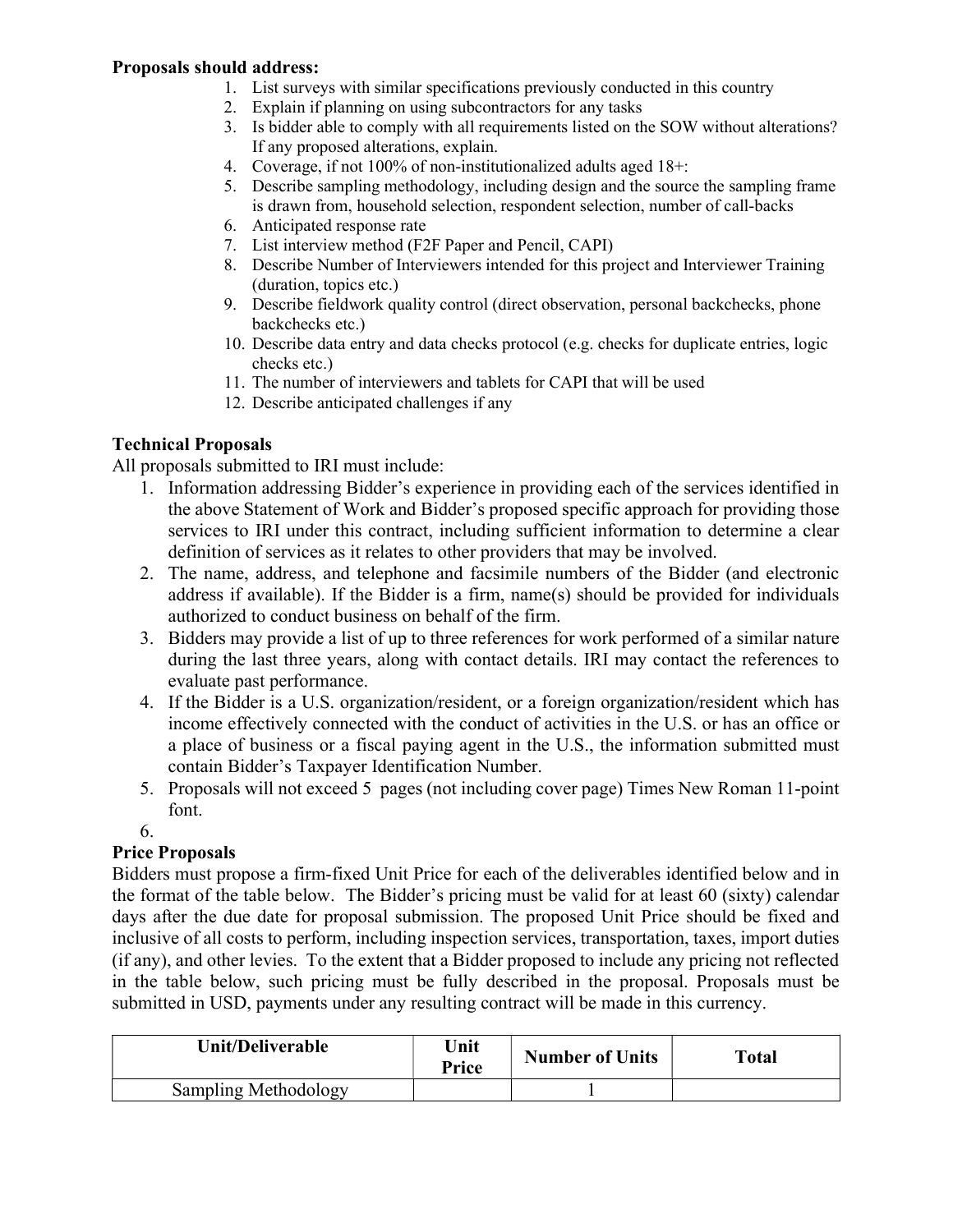| Pretest Report                  |  |  |
|---------------------------------|--|--|
| Copies of Final Questionnaire   |  |  |
| w/Translations                  |  |  |
| Complete data set and technical |  |  |
| report**                        |  |  |
| A technical report              |  |  |
| PowerPoint presentation         |  |  |
| Total price:                    |  |  |

\*The cost for payment 1 may not exceed 30% of the total amount quoted.

\*\*The cost for payments 1 and 2 combined may not exceed 70% of the total amount quoted.

# Evaluation and Award Process

- 1. IRI may contact any Bidder for clarification or additional information, but Bidders are advised that IRI intends to evaluate the offers based on the written proposals, without discussions, and reserves the right to make decisions based solely on the information provided with the initial proposals. IRI may but is not obligated to conduct additional negotiations with the most highly rated Bidders prior to award of a contract, and may at its sole discretion elect to issue contracts to one or more Bidders.
- 2. Mathematical errors will be corrected in the following manner: If a discrepancy exists between the total price proposed and the total price resulting from multiplying the unit price by the corresponding amounts, then the unit price will prevail and the total price will be corrected. If there is a discrepancy between the numbers written out in words and the amounts in numbers, then the amount expressed in words will prevail. If the Bidder does not accept the correction, the offer will be rejected.
- 3. IRI may determine that a proposal is unacceptable if the prices proposed are materially unbalanced between line items or sub-line items. Unbalanced pricing exists when, despite an acceptable total evaluated price, the price of one or more contract line items is significantly overstated or understated as indicated by the application of cost or price analysis techniques. A proposal may be rejected if IRI determines that the lack of balance poses an unacceptable risk.
- 4. IRI will conduct a source selection based as follows: IRI intends to make an award to the responsible Bidder based on the following evaluation factors:
	- a) Technical evaluation, (including technical capabilities, proposed technical approach, and personnel qualifications) –50 percent
		- Proposed technical approach and ability to complete fieldwork and data-processing in a timely manner -30 percent
		- Sampling Methodology -20 percent

b) experience in performing similar projects – 25 percent C) Price – 25 percent

IRI intends to evaluate Bidders' proposals in accordance with these factors and make an award to the responsible Bidder whose proposal is most advantageous to the program.

5. If a cost realism analysis is performed, cost realism may be considered in evaluating performance or price.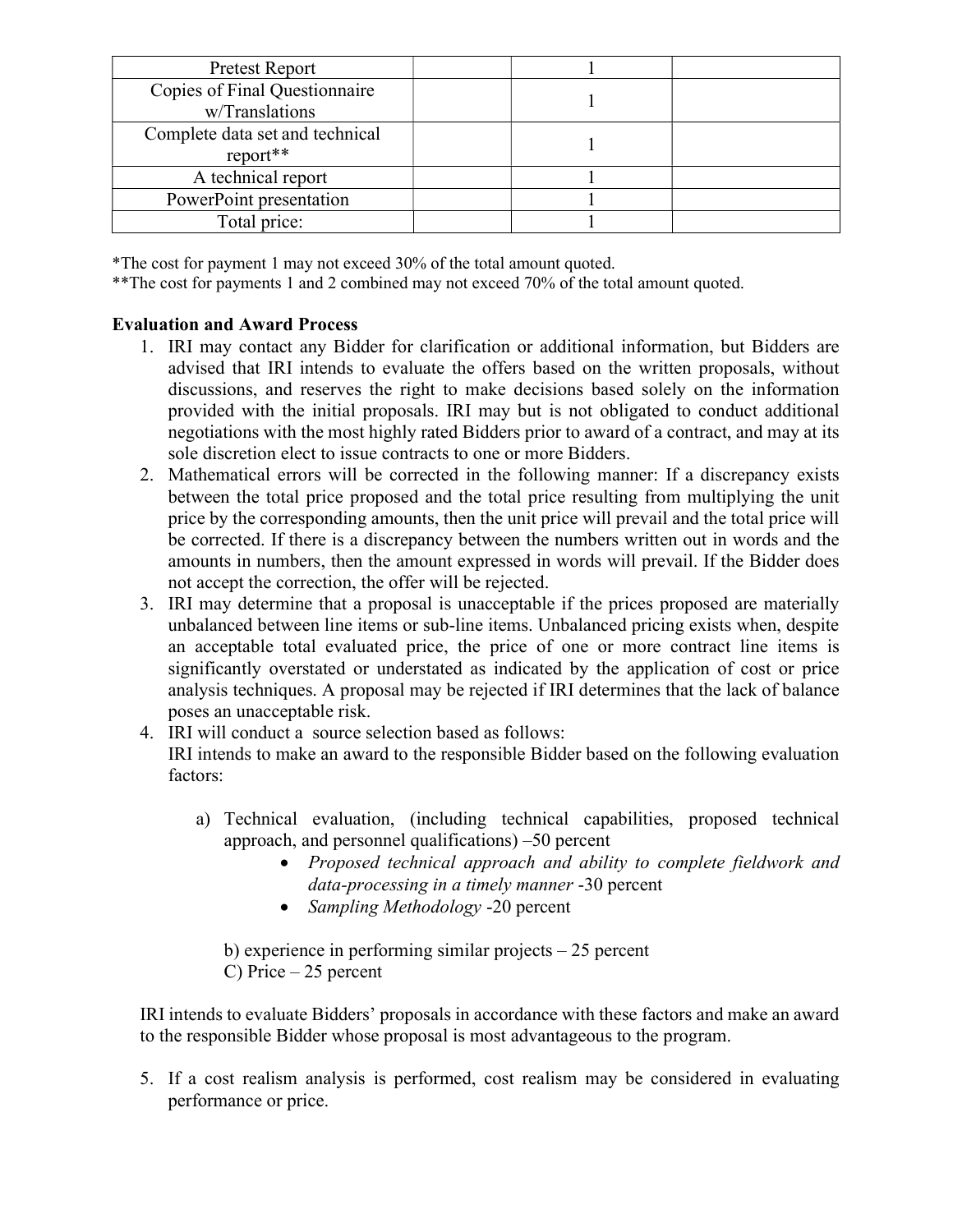### Submission Instructions

Bids must be submitted via email to Eric Peterman at  $\frac{e$ peterman $\omega$ iri.org with the subject line "EUROPE2022M02o , North Macedonia Poll" by the deadline listed above.

## RFP Terms and Conditions

- 1. Prospective Bidders are requested to review clauses incorporated by reference in the section "Notice Listing Contract Clauses Incorporated by Reference".
- 2. IRI may reject any or all proposals if such is within IRI's interest.
- 3. Proof of costs incurred, such as but not limited to receipts, pictures and financial documents, may be requested during and for up to three years after the end of the contract period.
- 4. The Bidder's initial proposal should contain the Bidder's best offer.
- 5. Payment will be made upon receipt of invoices and deliverables/services.
- 6. Discussions with Bidders following the receipt of a proposal do not constitute a rejection or counteroffer by IRI.
- 7. IRI will hold all submissions as confidential and submissions shall not be disclosed to third parties. IRI reserves the right to share proposals internally, across divisions, for the purposes of evaluating the proposals.
- 8. For any currency conversion, the exchange rate to US Dollars listed on oanda.com on the closing date of this solicitation shall be used.
- 9. Every contract will contain provisions governing termination for cause and termination for convenience.
- 10. By submitting a proposal, offeror agrees to comply with all terms, conditions, and provisions included in the solicitation and agreement to the services identified above, and will specifically identify any disagreement with or exceptions to the terms, conditions, and provisions.
- 11. Offerors confirm that the prices in the proposal/proposal/application/quote have been arrived at independently, without any consultation, communication, or agreement with any other Bidder or competitor for the purpose of restricting competition.
- 12. If IRI continues to require the goods and services and the price remains reasonable and within market norms, resulting contract may be renewed each year for up to 5 years with 30 days' notice to the Contractor. Bidder must establish any price increase for each renewal year in the initial bid.
- 13. By applying to this RFP, applicant is certifying that if it is awarded a contract, none of funds payable under the resulting contract will be used to (1) procure or obtain, extend or renew a contract to procure or obtain; (2) enter into a contract (or extend or renew a contract) to procure; or (3) obtain the equipment, services, or systems that uses covered telecommunications equipment or services as a substantial or essential component of any system, or as critical technology as part of any system in compliance with the National Defense Authorization Act. Covered telecommunications equipment and services mean any of the following:
	- i. Telecommunications equipment produced by Huawei Technologies Company or ZTE Corporation (or any subsidiary or affiliate of such entities).
	- ii. For the purpose of public safety, security of government facilities, physical security surveillance of critical infrastructure, and other national security purposes, video surveillance and telecommunications equipment produced by Hytera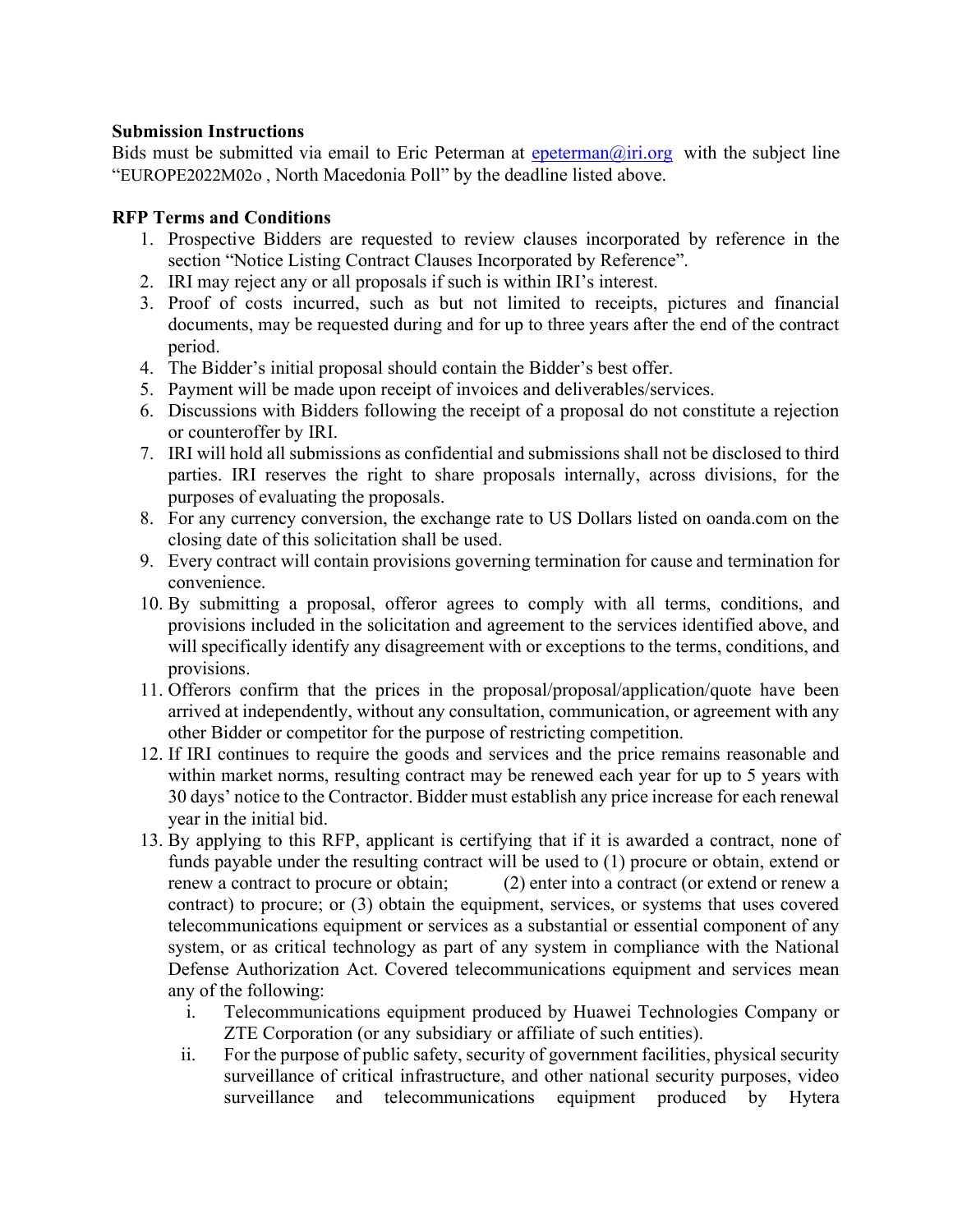Communications Corporation, Hangzhou Hikvision Digital Technology Company, or Dahua Technology Company (or any subsidiary or affiliate of such entities).

- iii. Telecommunications or video surveillance services provided by such entities or using such equipment.
- iv. Telecommunications or video surveillance equipment or services produced or provided by an entity that the Secretary of Defense, in consultation with the Director of the National Intelligence or the Director of the Federal Bureau of Investigation, reasonably believes to be an entity owned or controlled by, or otherwise connected to, the government of a covered foreign country.  $(2 \text{ CFR})$ 200.216).
- 14. Bidders agree to disclose as part of the proposal submission:
	- o Any close, familial, or financial relationships with IRI staff and agents. For example, the Bidder must disclose if a Bidder's mother conducts volunteer trainings for IRI.
	- o Any family or financial relationship with other Bidders submitting proposals. For example, if the Bidder's father owns a company that is submitting another proposal, the Bidder must state this.
	- o Any other action that might be interpreted as potential conflict of interest.

### Notice Listing Contract Clauses Incorporated by Reference

IRI is required to make the contractor subject to certain flowdown clauses of the prime award. This awarded contract will incorporate one or more clauses by reference, with the same force and effect as if they were given in full text. Where "flow-down" to the contractor is applicable, references to "USAID/Department of State" shall be interpreted to mean "IRI", "Recipient" to mean "Contractor", and "Subrecipient" to mean "lower-tier subcontractor." Included by reference are the applicable provisions contained in Appendix II to 2 CFR Part 200 and USAID Standard Provisions for Non-US Non-governmental Organizations/US Department of State Standard Terms and Conditions.

### IRI Obligations

Issuance of this RFP does not constitute an award commitment on the part of IRI, nor does it commit IRI to pay for costs incurred in the preparation and submission of a proposal or quotation.

### Required Certifications

The following certificates need to be signed by all Bidders. These certifications are an integral part of the quotation/proposal. Please print them off and send back to us with your proposal after signature on each certificate. They are:

- Certification regarding debarment, suspension, ineligibility and voluntary exclusion lower tier covered transactions
- Authorized Individuals
- Certification Regarding Lobbying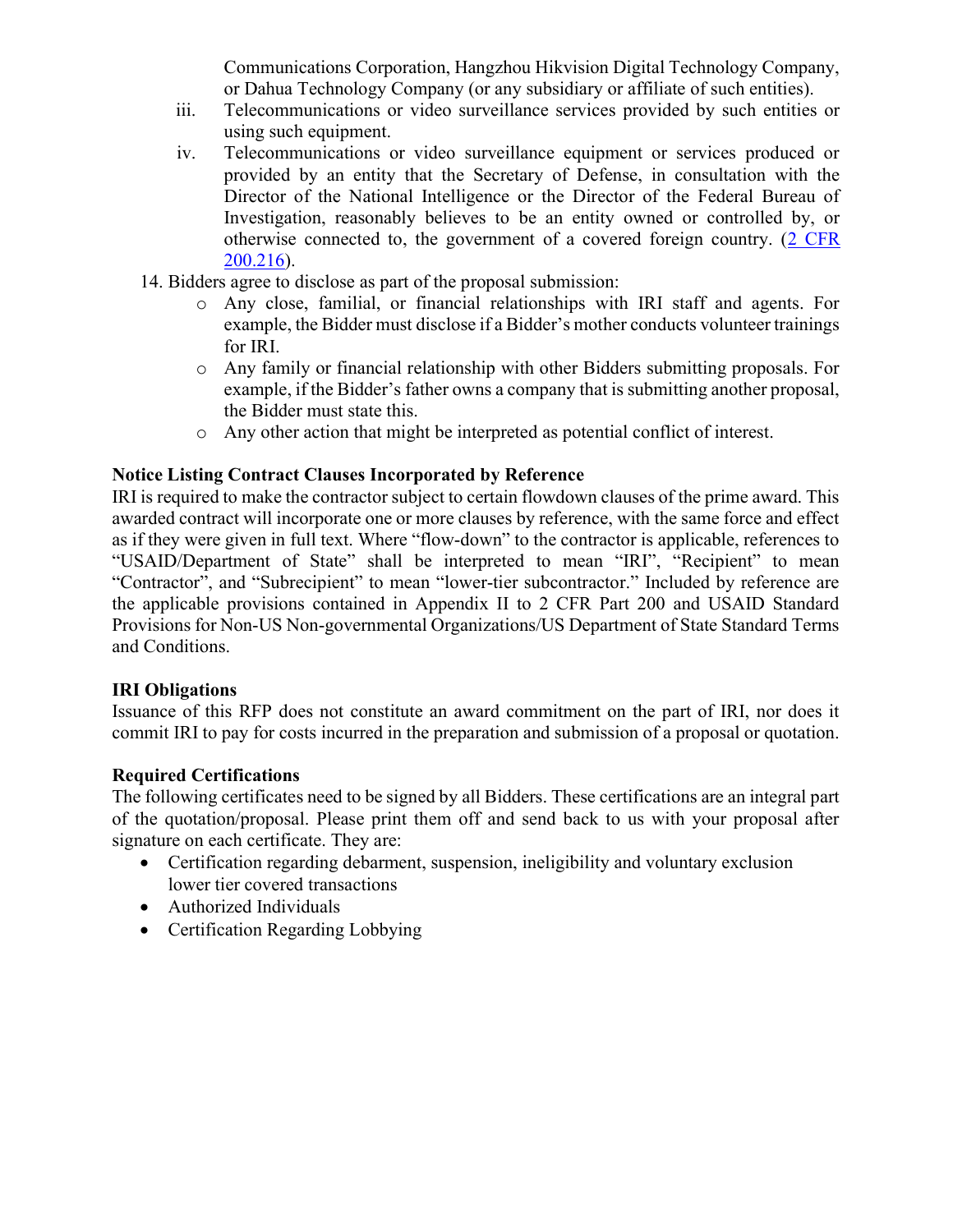## CERTIFICATION REGARDING DEBARMENT, SUSPENSION, INELIGIBILITY AND VOLUNTARY EXCLUSION LOWER TIER COVERED TRANSACTIONS

This certification implements Executive Order 12549, Debarment and Suspension and the requirements set forth in 2.C.F.R. 180, Subpart C."

Copies of the regulations may be obtained by contacting the person to which this proposal is submitted.

- 1. By signing and submitting this proposal/application/quote, the prospective lower tier participant is providing the certification set out below.
- 2. The certification in this clause is a material representation of fact upon which reliance was placed when this transaction was entered into. If it is later determined that the prospective lower tier participant knowingly rendered an erroneous certification, in addition to other remedies available to the Federal Government, the department or agency with which this transaction originated may pursue available remedies, including suspension and/or debarment.
- 3. The prospective lower tier participant shall provide immediate written notice to the person to which this proposal/application/quote is submitted if at any time the prospective lower tier participant learns that its certification was erroneous when submitted or has become erroneous by reason of changed circumstances.
- 4. The terms "covered transaction," "debarred," "suspended," "ineligible," "lower tier covered transaction," "participant," "person," "primary covered transaction," "principal," "proposal," and "voluntarily excluded," as used in this clause, have the meanings set out in the Definitions and Coverage sections of the rules implementing Executive Order 12549.
- 5. The prospective lower tier participant agrees by submitting this proposal/application/quote that, should the proposed covered transaction be entered into, it shall not knowingly enter into any lower tier covered transaction with a person who is debarred, suspended, declared ineligible, or voluntarily excluded from participation in this covered transaction, unless authorized by the IRI.
- 6. The prospective lower tier participant further agrees by submitting this proposal/application/quote that it will include the clause titled "Certification Regarding Debarment, Suspension, Ineligibility and Voluntary Exclusion--Lower Tier Covered Transactions," without modification, in all lower tier covered transactions and in all solicitations for lower tier covered transactions.
- 7. A participant in a covered transaction may rely upon a certification of a prospective participant in a lower tier covered transaction that it is not debarred, suspended, ineligible, or voluntarily excluded from the covered transaction, unless it knows that the certification is erroneous. A participant may decide the method and frequency by which it determines the eligibility of its principals.
- 8. Nothing contained in the foregoing shall be construed to require establishment of a system of records in order to render in good faith the certification required by this clause. The knowledge and information of a participant is not required to exceed that which is normally possessed by a prudent person in the ordinary course of business dealings.
- 9. Except for transactions authorized under paragraph 5 above, if a participant in a covered transaction knowingly enters into a lower tier covered transaction with a person who is suspended, debarred, ineligible, or voluntarily excluded from participation in this transaction, in addition to other remedies available to the Federal Government, the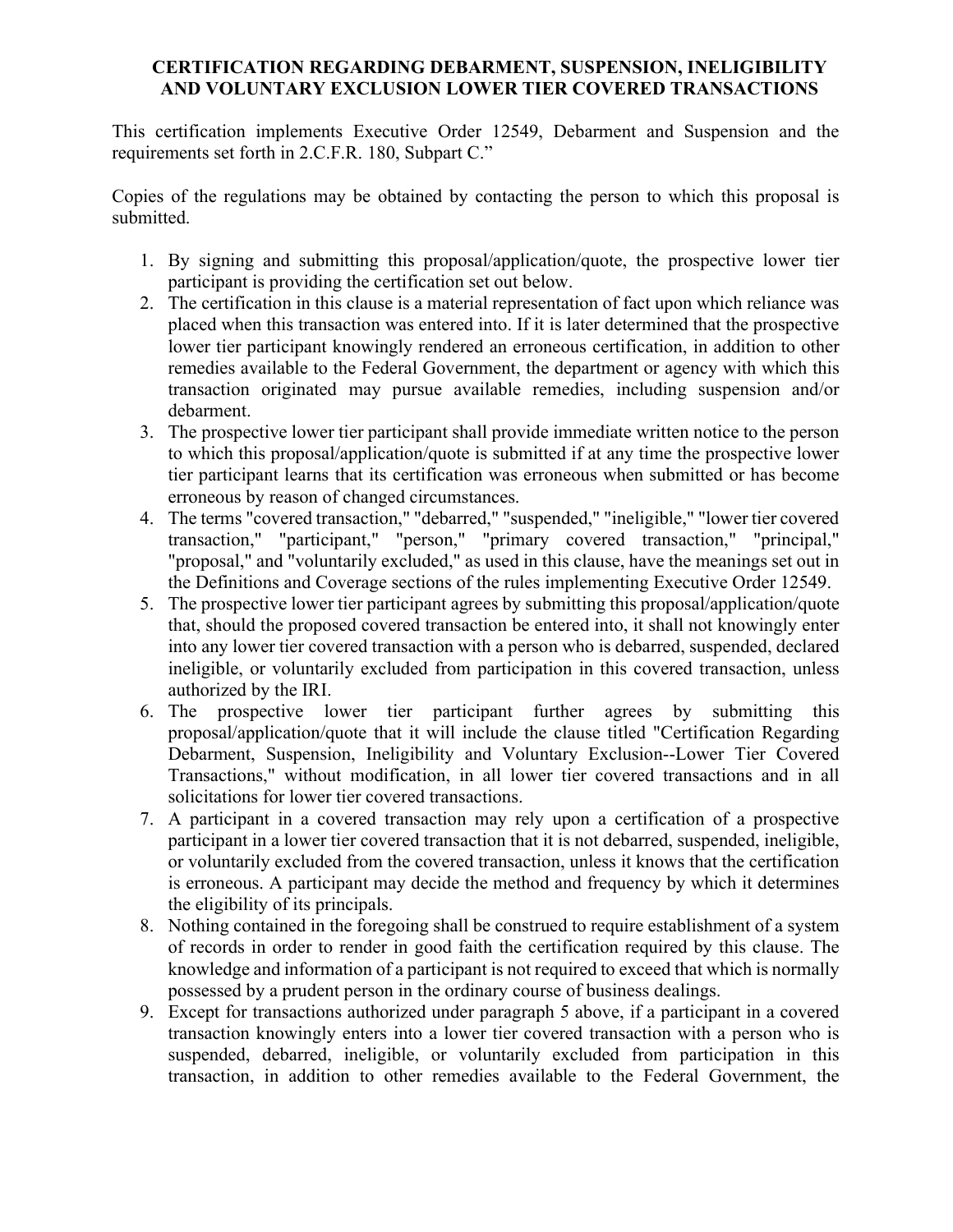department or agency with which this transaction originated may pursue available remedies, including suspension and/or debarment.

- 1. The prospective lower tier participant certifies, by submission of this proposal, that neither it nor its principals are presently debarred, suspended, proposed for disbarment, declared ineligible, or voluntarily excluded from participation in this transaction by any Federal department or agency.
- 2. Where the prospective lower tier participant is unable to certify to any of the statements in this certification, such prospective participant shall attach an explanation to this proposal.

| Signature:          |                                                                                           |  |  |
|---------------------|-------------------------------------------------------------------------------------------|--|--|
| Date:               | the control of the control of the control of the control of the control of the control of |  |  |
| Name:               |                                                                                           |  |  |
| Title/Position:     |                                                                                           |  |  |
| <b>Entity Name:</b> |                                                                                           |  |  |
| Address:            |                                                                                           |  |  |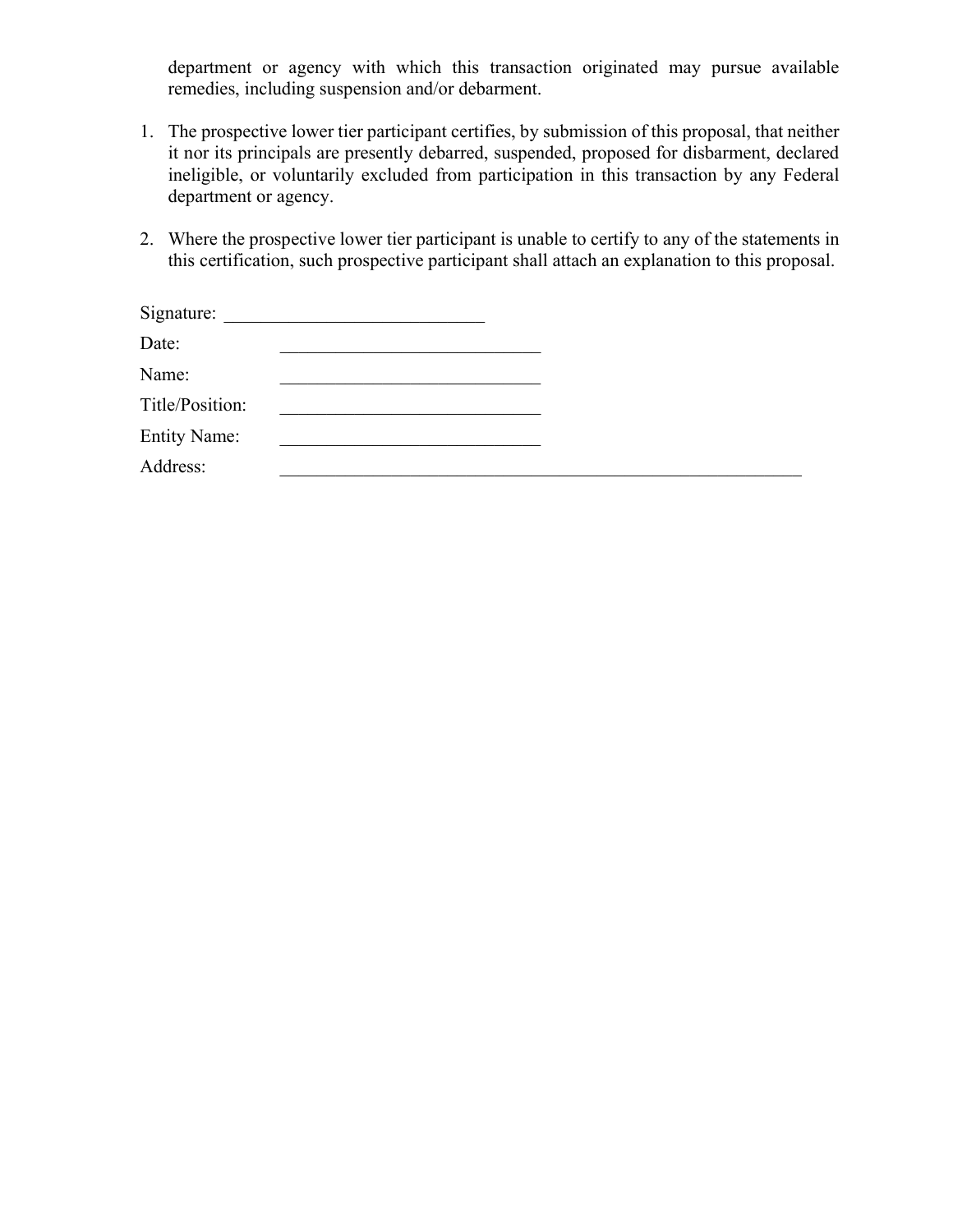# Authorized Individuals

The offeror/bidder/applicant represents that the following persons are authorized to negotiate on its behalf with IRI and to bind the recipient in connection with this procurement:

| Name | Title | Telephone | Email |
|------|-------|-----------|-------|
|      |       |           |       |
|      |       |           |       |
|      |       |           |       |
|      |       |           |       |

| Signature:      |  |
|-----------------|--|
| Date:           |  |
| Name:           |  |
| Title/Position: |  |

Entity Name: